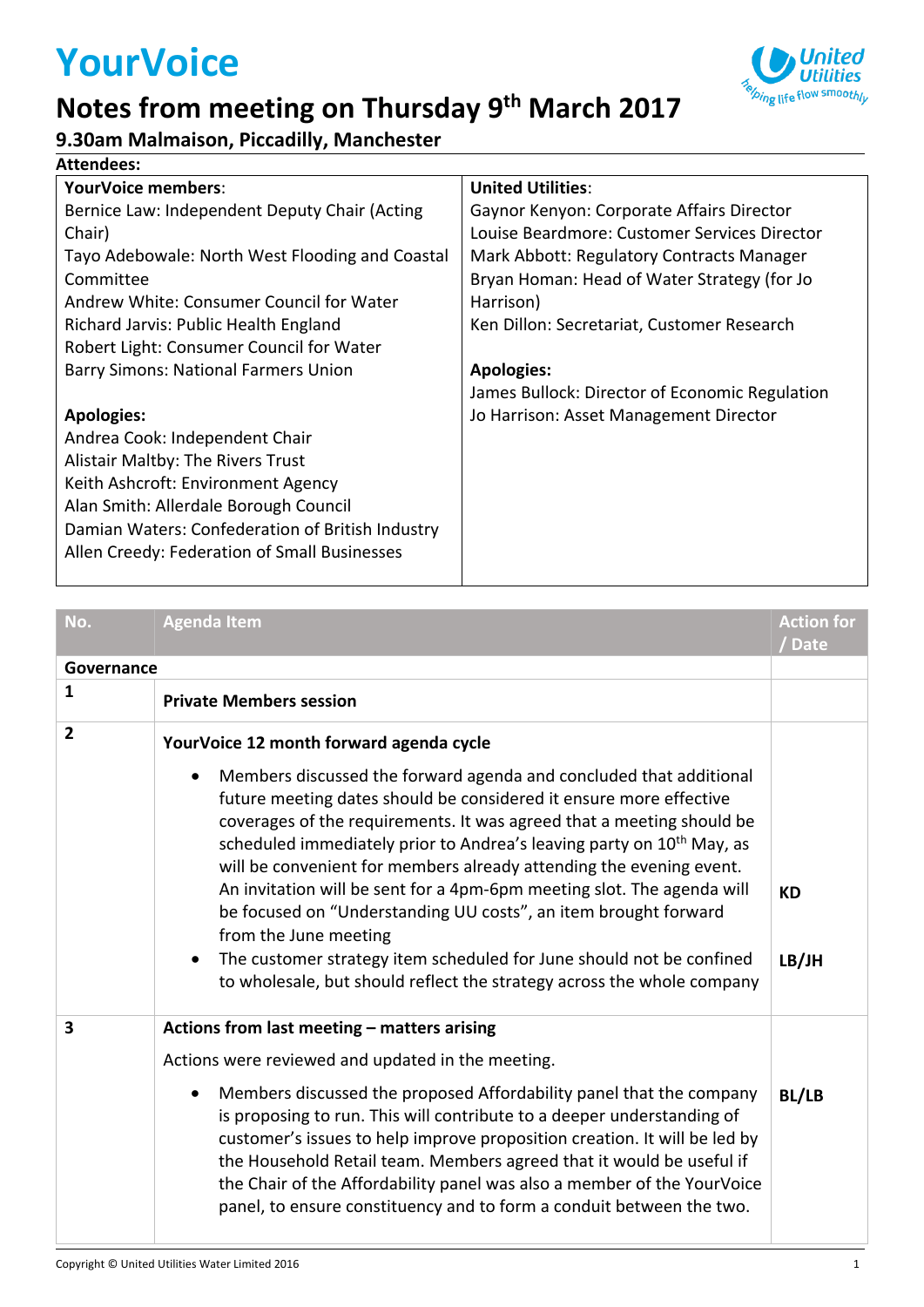# **YourVoice meeting notes**

|                       |                         | Members were reminded of the need to continually review the balance<br>of membership of the YourVoice panel; a concerted effort will be made<br>in coming months to extend membership to the third sectors (e.g.<br>Citizens Advice, Money Advice Service, Age UK and Housing<br>Associations).<br>An estimate of time commitments for membership of subgroups was<br>discussed. Members thought that with the addition of 'phone calls and<br>preparation time, the total time commitment could be as much as<br>double the estimate. It was suggested that such time commitment<br>estimates could be used as part of the evidence of the panel's<br>deliberations in its final report to Ofwat | <b>BL</b>    |
|-----------------------|-------------------------|---------------------------------------------------------------------------------------------------------------------------------------------------------------------------------------------------------------------------------------------------------------------------------------------------------------------------------------------------------------------------------------------------------------------------------------------------------------------------------------------------------------------------------------------------------------------------------------------------------------------------------------------------------------------------------------------------|--------------|
|                       | $\overline{\mathbf{4}}$ | Governance subgroup<br>The new proposal from Corporate Citizenship was discussed. It was<br>agreed that the right approach going forward, would be for the<br>company to continue with its own stakeholder assurance activities<br>independently, and to seek YourVoice panel input at the right juncture.                                                                                                                                                                                                                                                                                                                                                                                        | <b>GK</b>    |
|                       |                         | <b>Outcome delivery incentives (ODIs) subgroup</b>                                                                                                                                                                                                                                                                                                                                                                                                                                                                                                                                                                                                                                                |              |
|                       |                         | The group was reminded that a letter had been submitted to Ofwat in<br>response to its consultation on outcome deliver incentives for the next<br>price review. Significant comments were that Ofwat should work<br>harder to draw out salient elements for CCGs to respond to, and should<br>aim to make its documents more user friendly. It was agreed that these<br>aspects should be raised at the CCG chairs meeting in March.                                                                                                                                                                                                                                                              | <b>BL/RL</b> |
|                       |                         | <b>Environment subgroup</b>                                                                                                                                                                                                                                                                                                                                                                                                                                                                                                                                                                                                                                                                       |              |
|                       |                         | The group were advised that the company is working in partnership<br>$\bullet$<br>with the Environment Agency on a number of current environmental<br>aspects, such as approach to Water Trading, raising the awareness of<br>the water process versus the idea of a 'silent service', flooding<br>interventions and 'slowing the flow' activities.<br>CCW updated that its forthcoming northern committee meeting on<br>20th April at Manchester Town Hall would explore some of these<br>aspects.                                                                                                                                                                                               |              |
| <b>Policy Updates</b> |                         |                                                                                                                                                                                                                                                                                                                                                                                                                                                                                                                                                                                                                                                                                                   |              |
|                       | 5                       | <b>Wholesale Strategy updates</b>                                                                                                                                                                                                                                                                                                                                                                                                                                                                                                                                                                                                                                                                 |              |
|                       |                         | The company gave a presentation summarising its strategic approach to water<br>resources, flood management, and odour strategy.<br>The company was asked if it is re-planting vegetation on its own land                                                                                                                                                                                                                                                                                                                                                                                                                                                                                          |              |
|                       |                         | (slow the flow activity) why does it not publicise this, as other water<br>companies such as Yorkshire Water would do?<br>Members also asked the company to look at all the green space it                                                                                                                                                                                                                                                                                                                                                                                                                                                                                                        | JH           |
|                       |                         | controls, to make sure that it clearly communicates the benefits of such<br>spaces?                                                                                                                                                                                                                                                                                                                                                                                                                                                                                                                                                                                                               | JH           |
|                       |                         | Members noted that there is currently a strong anti-European rhetoric<br>linked to environmental regulation, which is misplaced. Nevertheless it<br>advised the company to take full account of this, particularly in any                                                                                                                                                                                                                                                                                                                                                                                                                                                                         | КD           |
|                       |                         | research that it undertakes on environmental issues.                                                                                                                                                                                                                                                                                                                                                                                                                                                                                                                                                                                                                                              |              |